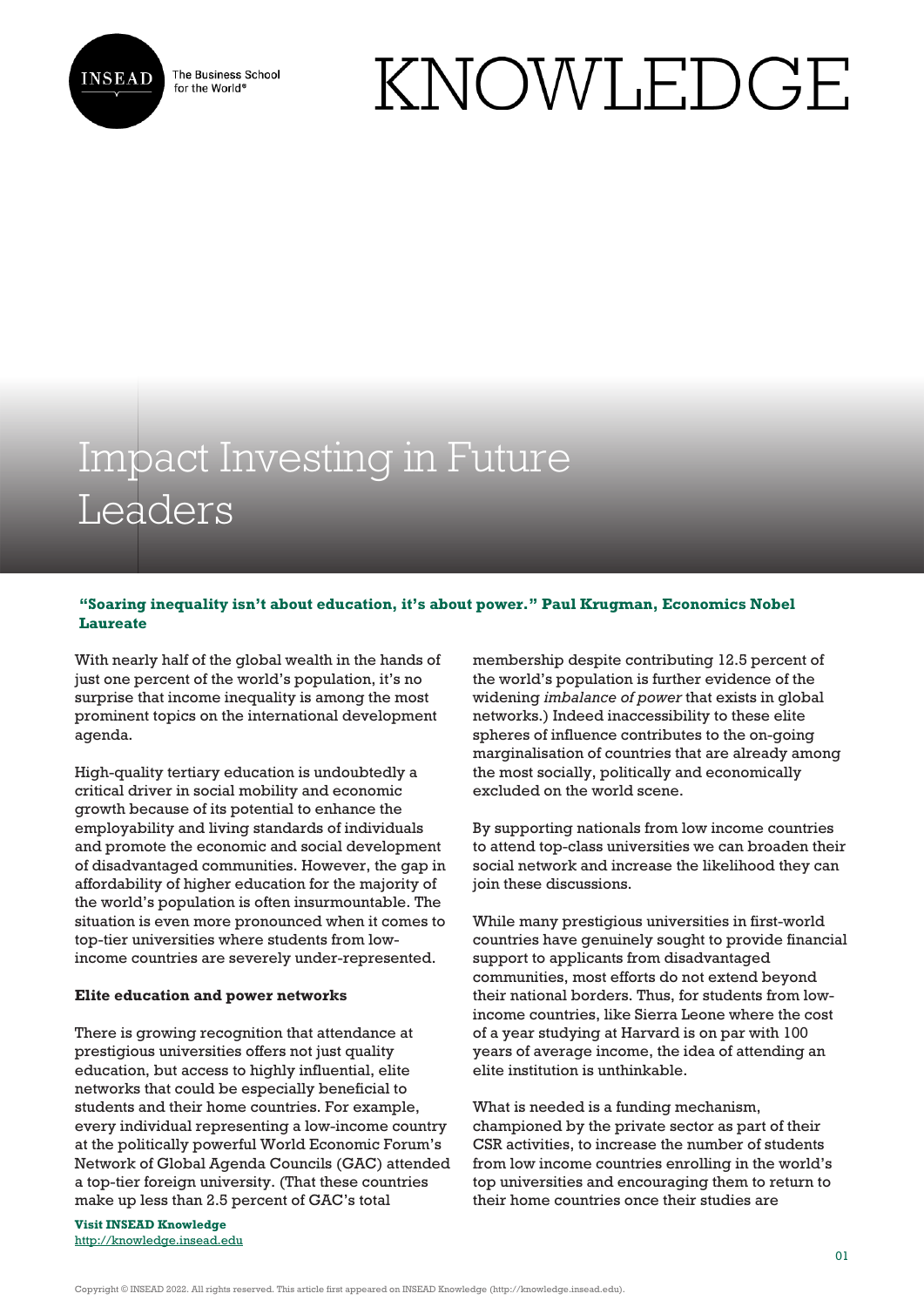complete.

#### **Impact investing for higher education**

Our upcoming report, commissioned by Credit Suisse, Investing in Future leaders: How Impact Investment Can Enable Underprivileged Talents To Access Best In-Class High Education, found that of the more innovative financing models to emerge in recent times, some of the most promising in terms of funding access for underprivileged students to prestigious universities are impact investment models - financial service products offering clients a financial as well as a social return. While this type of investment has advanced many areas of social need, it remains [nascent in the education sector](http://www.opensocietyfoundations.org/sites/default/files/impact-investing-education-overview-current-landscape-20140106_0.pdf) due in no small part to the difficulties in privatising short-term gains.

While the bulk of impact investment funds for education appear to have been directed towards primary education and the building and upgrading of school infrastructure - areas where progress can be measured easily - a number of entities have emerged aimed at assisting disadvantaged students access good quality higher education. An innovative impact investment by Kenyan web-based micro lender [KIVA in a partnership with Nairobi's](http://www.kiva.org/partners/218) [Strathmore University](http://www.kiva.org/partners/218) offers Kenyan students from low-income backgrounds with high academic scores the opportunity to take out low-interest student loans which cover full or partial tuition and equipment such as laptop computers. Since the start of the programme in January 2012, over half a million USD has been received for some 65 loans, most of which covered full-tuition.

Another active player in Kenya is the Equity Group Foundation, which administers the Equity African Leaders Program (EALP), paying the university costs of top performing students. Since its establishment in 1998, EALP has benefitted more than 1,500 scholars and sponsored around 200 talented Kenyans to study abroad at some of the world's top universities.

[Prodigy Finance,](https://prodigyfinance.com/about_us) an initiative set up by three INSEAD MBA graduates, offers loans to help international postgraduate students access top business schools. Its model most closely resembles traditional financing where an applicant's loan affordability is assessed according to his/her estimated future earning potential. The loans are packaged into international bonds and issued on capital markets offering investors competitive financial return along with a clear social impact. In partnership with Credit Suisse, Prodigy's innovative impact investment structure of over US\$25 million has helped more than 500 talented students from over 70 countries access some of the world's best universities.

#### **Innovative ways of making an impact**

Using a slightly different model, Brazil's [Ideal Invest](http://www.ifc.org/wps/wcm/connect/7d1a71804d332f208991cdf81ee631cc/Ideal+Invest.pdf?MOD=AJPERES) is a non-banking financial institution with an assetbacked securities fund structured to carry loans to maturity. Its interest rates, partially subsidised by partner universities, combined with reasonable default rates, deliver healthy returns to investors and supported the company to expand to more than 200 universities. Since 2006, more than 40,000 loans have been distributed.

While most impact investment models in the higher education sector require the applicant to repay the loan amount plus interest, [Lumni](http://www.lumniusa.net/) has an impact investment model with an innovative way of providing returns to investors. After evaluating the earnings potential of individual students, finance is offered subject to the student entering into an agreement to pay a set percentage of their income for a set period of time after graduation. To date, Lumni has funded over 3,000 students across the Americas.

#### **High education bonds**

Some other new ideas currently being developed which could offer investors the chance to "do good and do well" in the higher education sector include Higher Education Bonds based on the existing green bonds issued by multilaterals like the World Bank or multinational corporations. While these projects may bear a certain risk, green bonds typically get a strong rating (A to AAA) because their repayments are directly covered by the treasury department of the well-rated multilateral or multinational issuers.

And then there is the possibility of bank-affiliated branding loan programmes through which major banks trusted in the targeted region leverage their strong brands to back competitive loan programmes earmarked for students from low-income communities.

#### **Assisting impact investors**

Governments can help incentivise private impact investments targeting low-income students by offering partial tax credits, underwriting a component of total risk or innovative public-privatepartnerships (PPP).

Higher educational institutions also have a vital role to play by cultivating close working relationships with financial institution partners.

#### **Challenges of measuring impact**

Of course the difficulty with impact investing is finding ways to measure the somewhat intangible benefits of a prestigious university education.

**Visit INSEAD Knowledge** <http://knowledge.insead.edu>

Copyright © INSEAD 2022. All rights reserved. This article first appeared on INSEAD Knowledge (http://knowledge.insead.edu).